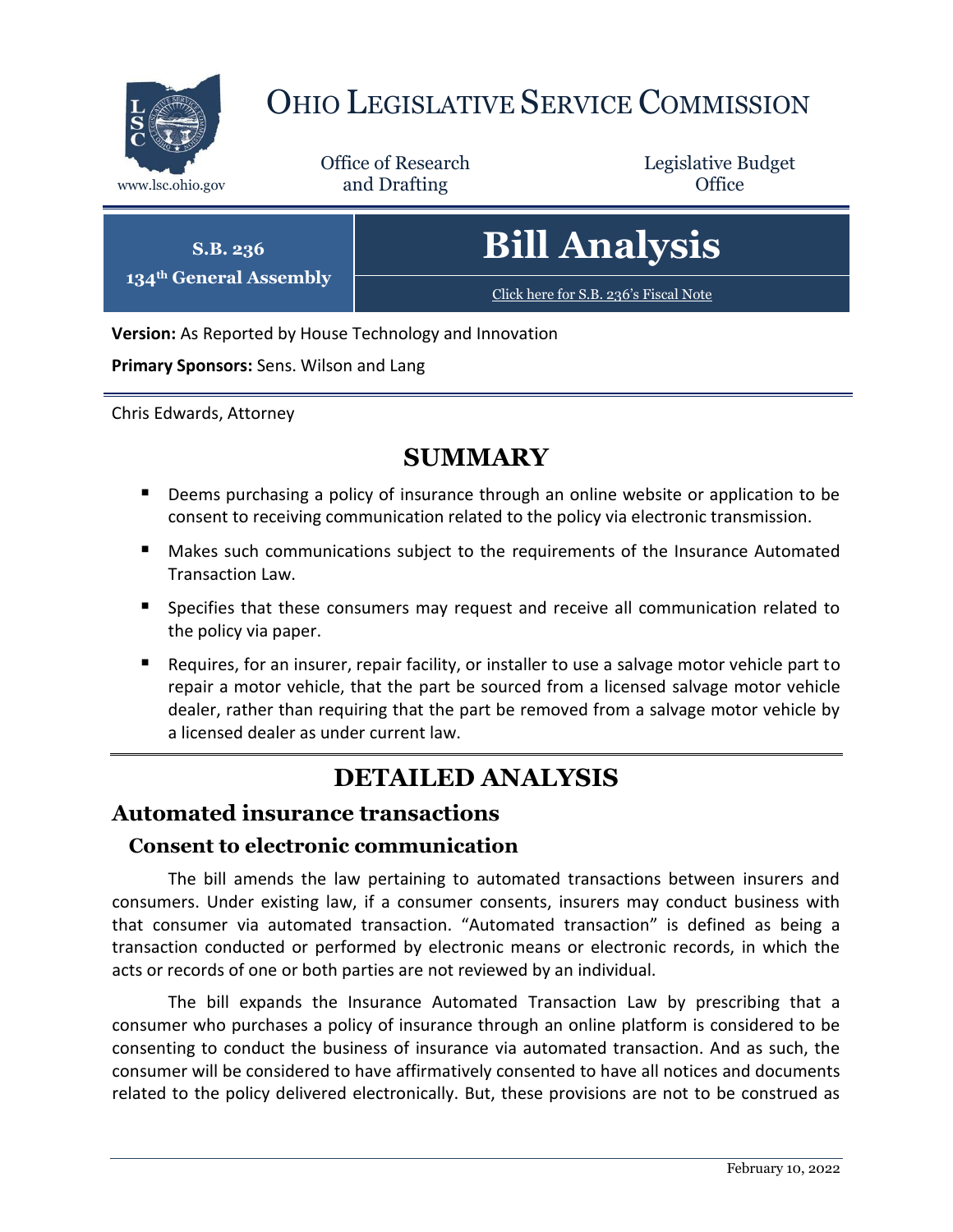requiring an insurer to offer or otherwise provide an online platform to conduct the business of insurance.

An "online platform" is a website or other digital application designed to facilitate the purchase of insurance policies from a licensed insurer. If a consumer purchasing a policy of insurance via an online platform requests to receive notices and documents in paper format, then the insurer must provide all notices and other documents related to the policy to the consumer in paper format. $1$ 

#### **Requirements for automated transactions**

Existing law imposes certain requirements on insurers conducting business via automated transactions. These requirements would also apply to the electronic communication authorized under the bill. Under existing law, automated transactions are subject to all of the following:

- **The transmission of information must be in compliance with the Uniform Electronic** Transactions Act.
- Notices of cancellation, nonrenewal, or termination must be delivered via the last known contact point of the consumer.
- All other information may be delivered via a secure website.
- Changes to a policy that are delivered via a secure website must meet minimum standards.
- All automated transactions must inform the consumer that the consumer may withdraw consent to receiving information via automated transaction and must also provide information on how to withdraw consent.
- A withdrawal of consent to receive information via automated transaction is to be effective no later than ten business days after receipt.<sup>2</sup>

### **Salvage motor vehicle parts**

The bill modifies a requirement for an insurer, repair facility, or installer to use a salvage motor vehicle part to repair a motor vehicle. It requires that the part be sourced from a licensed salvage motor vehicle dealer, instead of requiring that the part be removed from a salvage motor vehicle by a licensed dealer as under current law. $3$  The Motor Vehicle Salvage Law<sup>4</sup> regulates the sale of salvage motor vehicle parts and, among other things, requires a

 $\overline{a}$ 

 $1$  R.C. 3901.41(A) and (J).

 $2$  R.C. 3901.41(B) to (E).

 $3$  R.C. 1345.81.

<sup>4</sup> R.C. Chapter 4738.